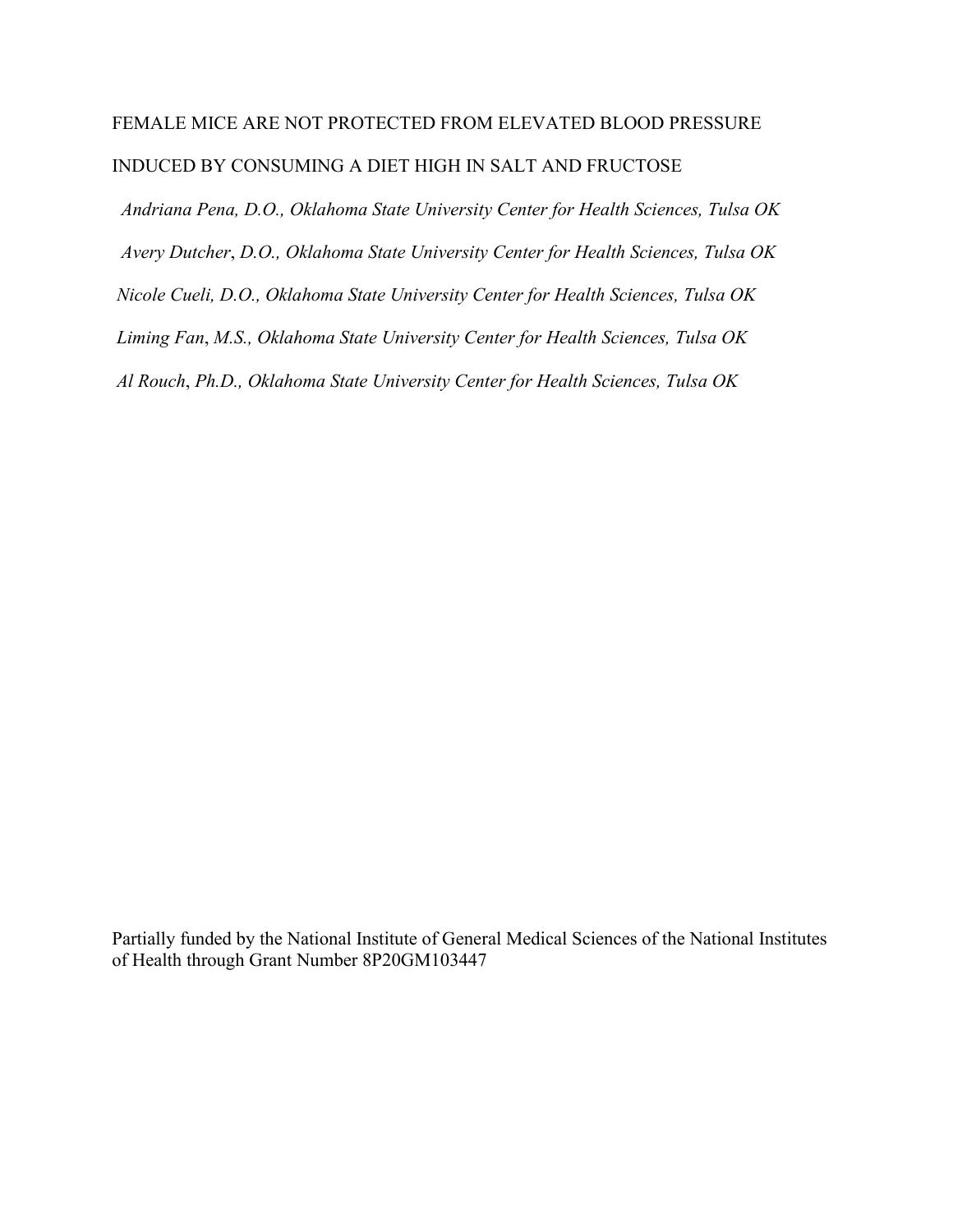## **Abstract**

**Background:** Research demonstrates that important sex differences exist in dietary-induced increase in blood pressure. The objective of this study was to investigate sex differences in blood pressure and renal handling of sodium in mice consuming a high-salt and high-fructose (HSHF) diet.

**Methods:** Healthy 4-week-old male and female mice (n=6/group) were placed in metabolic cages for six weeks. After the baseline week all mice consumed the HSHF diet consisting of 4% salt chow with a drinking solution of 20% fructose and 1% NaCl for 4 weeks. This was followed by a recovery week with mice on the normal diet with water. Blood pressure was measured daily via the tail cuff technique. Daily measurements of sodium intake and output were measured. Real-time PCR was conducted to measure relative expression of key renal sodium transporters.

**Results:** Systolic blood pressure (SBP) significantly increased in male and female mice during the HSHF period. SBP decreased in male mice in the recovery week but remained elevated in female mice. Female mice showed higher sodium retention during the HSHF period via the Nae/Nai ratio (62±5% vs 75±5%, p<0.01). Molecular expression of renal sodium transporters was significantly higher in the female mice.

**Conclusion:** We conclude that female mice are not protected from the HSHF dietary-induced increase in blood pressure. Higher sodium retention might explain the lack of protection in female mice. This study challenges the current position that females possess protective mechanisms against dietary induced increase in blood pressure, at least with high fructose.

*Keywords: Blood Pressure, Diet, Sex Difference, Fructose. Salt*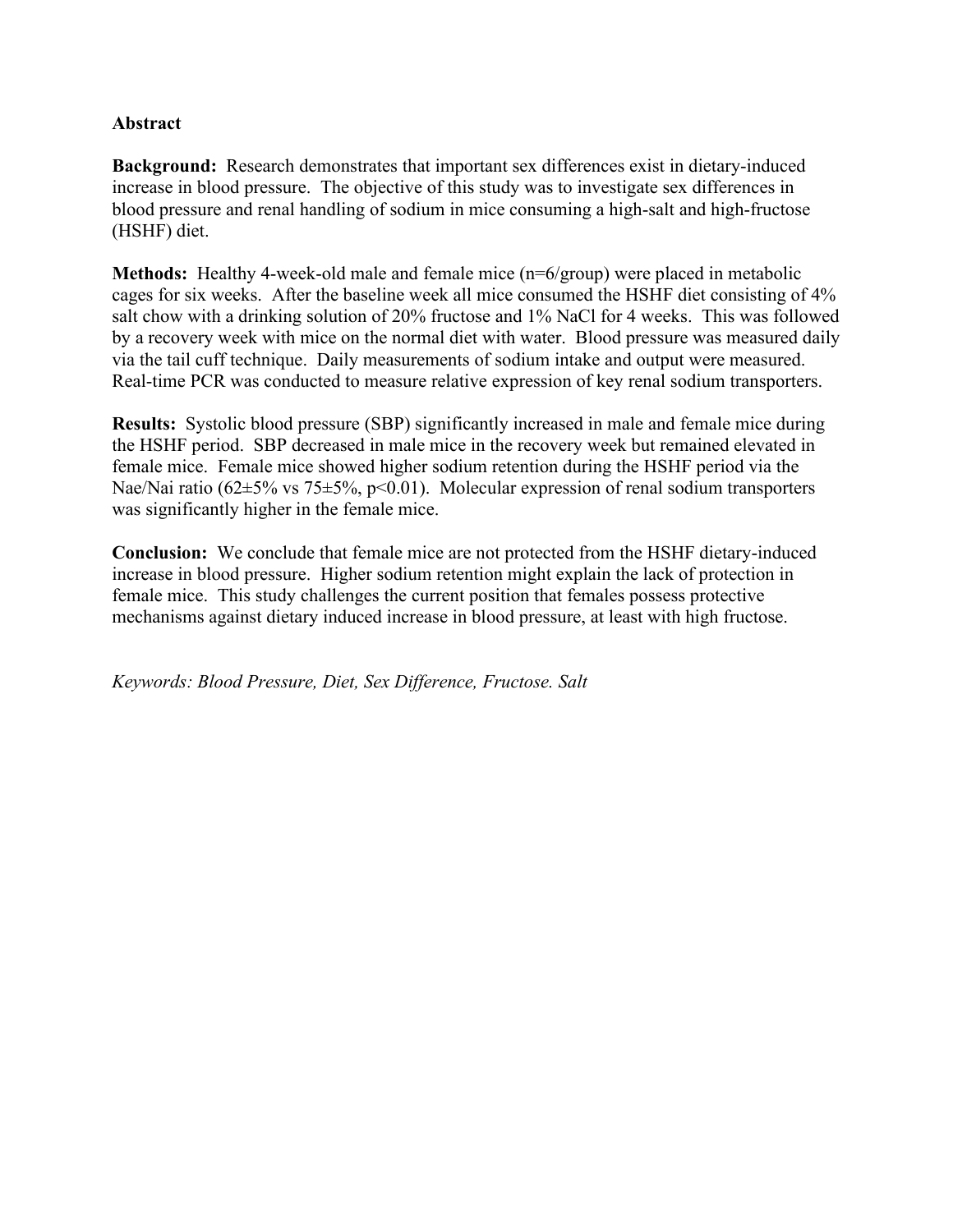## **Introduction**

The addition of high fructose corn syrup to food products and particularly to soft drinks in the 1970s has led to high levels of fructose consumption, and can be held responsible for contributing to the obesity epidemic  $1,2$ . The link between high salt consumption and hypertension has been known for many years <sup>3,4</sup>. Dietary consumption of both high fructose and high salt enhance the health problems associated with consumption of either salt or fructose alone.

Sex differences have been reported regarding the effects of high fructose consumption  $5.6$ . Sex differences have also been shown with respect to blood pressure regulation, cardiovascular, and renal function 7-11. The impact of fructose on the kidney has important consequences to the renal handling of salt and water and thus to overall sodium balance. By researching how high fructose and salt consumption affects the renal handling of sodium, blood pressure, and various pathologies, newer and more effective therapies for metabolic syndrome and hypertension can be developed.

The objective of this research study was to investigate sex differences in blood pressure regulation and renal handling of sodium in mice consuming a high salt, high fructose (HSHF) diet. Since females are often protected from causes of hypertension compared to males, an important question for this research is to determine if females are protected from high blood pressure when consuming high fructose and salt. Other objectives included how a HSHF diet affects the renal handling of sodium and sodium balance in male and female mice, and if sex differences exist with respect to the molecular expression of key sodium transporters in the kidney.

## **Methods**

**Animals:** Male and female CD-1, 4-wk-old mice were purchased from Envigo Laboratories (Indianapolis, IN). Upon arriving to the OSU-CHS animal facilities, mice were placed in plastic bins and consumed normal diet with water before the start of the study. All mice were pathogen free and healthy. The OSU-CHS IACUC approved all experimental procedures.

**Procedures:** Mice (n=6/group) were placed individually in metabolic cages for 5 days/week throughout the study. On weekends, these mice were placed individually in a plastic bin but maintained the specific diet assigned to the weekly period. Separate mice used for the molecular experiments (see below) remained in plastic bins and on the appropriately assigned diet. Mice consumed normal diet with water in the first or baseline week. All mice were then placed on the HSHF diet consisting of 4% salt chow (Teklad, TD 120254) with a drinking solution of 20% fructose and 1% NaCl for the next 30 days. This was followed by a 9-day recovery period with all mice again consuming normal diet with water.

**Blood Pressure Measurement:** We performed the tail-cuff technique to measure systolic blood pressure (SBP) using the CODA device from Kent Scientific (Torrington, CT)<sup>12</sup>. Briefly, this technique is performed with the mouse in a restrainer where the tail is exposed and placed in an occlusion cuff. Basically, the tail-cuff technique measures blood pressure via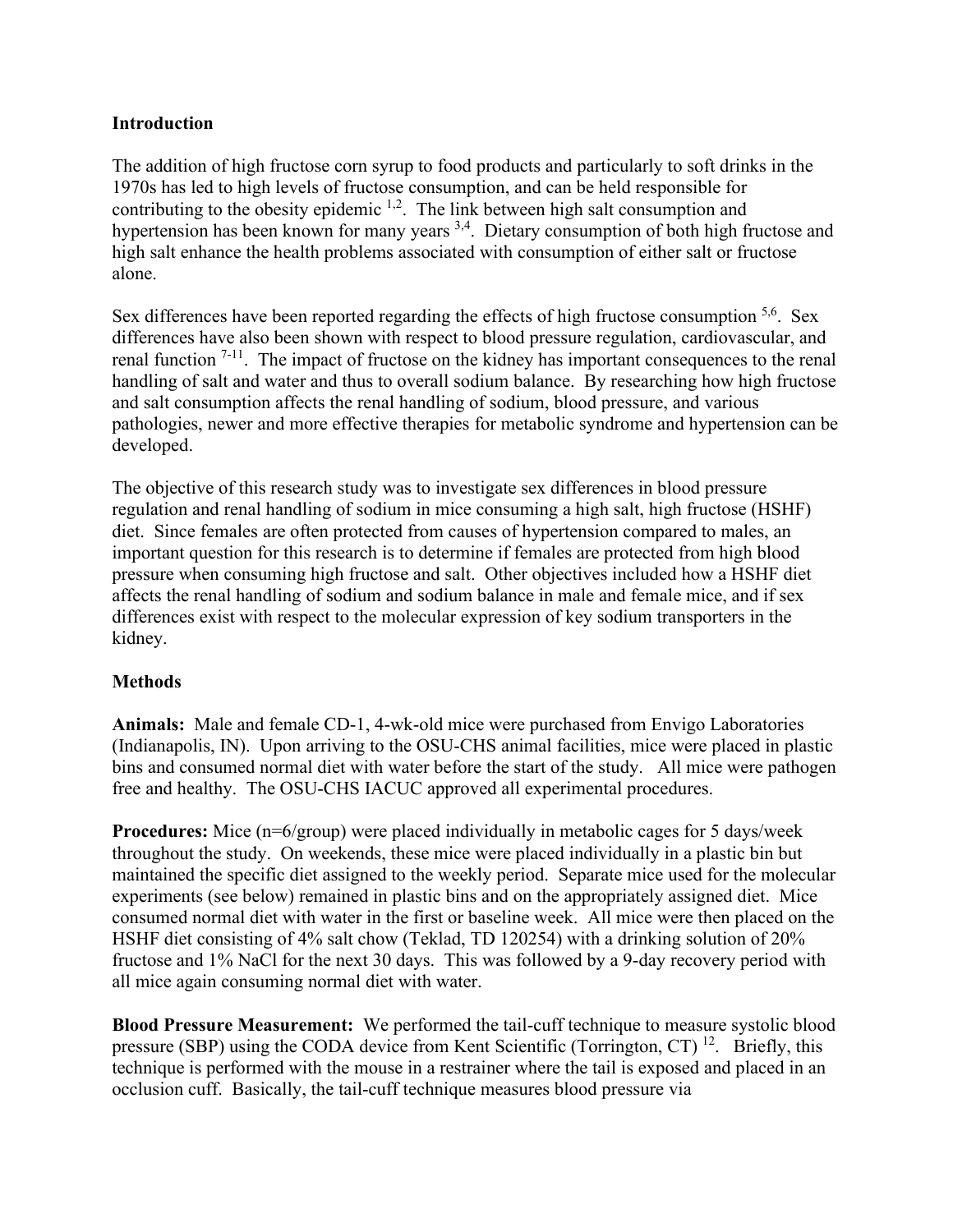sphygmomanometry. This non-invasive technique provides accurate blood pressure measurement and is widely used  $13-16$ . The primary concern of this technique is the stress level of the mouse in the restrainer. Two or three sessions of about  $15 - 20$  minutes/session in the restrainer adequately prepare a mouse for the technique. Mice in this study were give one or two sessions per day for three days prior to blood pressure recording. Measurements were taken on each mouse assigned to the metabolic cages 4-5 days/week and systolic blood pressure (SBP) measurements averaged weekly for females and males are reported in the Results.

**Physiological Measurements:** Daily measurements of mice in metabolic cages included body weight, food & water (or fluid) intake, urine analysis for urine flow rate (UFR) and  $Na<sup>+</sup>$ concentration (Una) which was measured using an EasyLyte® electrolyte analyzer. Sodium excretion (Nae) was determined daily via: UNa (mEq/L) x UFR (ml/day). Sodium balance = Sodium Input (calculated from food and fluid intake) minus Sodium Output (calculated from Nae).

**Molecular Experiments:** Quantitative real-time PCR (qt-PCR) was employed to measure relative expression of key sodium transporters in the kidney. These studies were conducted at the end of the baseline period, at the end of the first two weeks and last two weeks of the HSHF period, and at the end of recovery period. Mice were anesthetized and killed via cervical dislocation followed by removal of the kidneys. Total RNA was extracted from renal cortical tissue using the MELT<sup>TM</sup> Nucleotide Isolation kit (Ambion) and cDNA was synthesized using the  $RT^2$  first-strand kit (SA Biosciences) and tested for quantity and quality via nano-drop technology using an Implen® (N60) nanophotometer. Real-time PCR was conducted using custom-made PCR arrays (96-well plates) made by Qiagen SA Biosciences and designed with specific primers for the following mouse  $Na^+$  transporters: 1)  $ENaC\alpha$  (Scnn1a); 2)  $ENaC\Box$ (Scnn1b); 3) ENaCγ (Scnn1g); 4) NKCC (Slcl2a1); 5) NCC (Slc12a3); 6) NHE3 (Slc9a3); 7) NHE2 (S19a2); 8) NaPi2A (Slc34a1); 9) SGLT (Slc5a12); 10) ᾳNaK ATPase (Atp1a1); 11) ATR1 (Agtra1a); and 12) ATR2 (Agtr2). Primers were tested and demonstrated 95-100% amplification efficiency using the PCR reagents provided by SA Biosciences.

Quantitative-PCR was performed via Sybr-green technology on an Opticon 2 (MJ Research) thermocycler. The PCR arrays contained primers for the following reference genes: 1) beta actin (Actβ); 2) glyceraldehyde-3-phosphate dehydrogenase (Gapdh); 3) hypoxanthineguanine phosphoribosyl transferase (Hprt); 4) glucuronidase beta (Gusb); 5) heat shock protein 90 alpha (cytosolic) class B member (Hsp90ab1). Qiagen SA Biosciences provides software for analysis via Student t-test of relative expression via the  $\Delta\Delta$ Ct method <sup>17</sup>. Male vs female comparisons are analyzed in triplicate and overall, minimal criteria for PCR analysis were met  $^{18}$ .

**Statistics:** Data are shown as mean ± sem. Repeated measures 2-way ANOVA was used to analyze SBP, Nae, and sodium balance. Student unpaired t-test was used for simple comparisons of sodium retention, sodium balance, and sodium excretion. Molecular expression data were analyzed via t-test and expressed as fold difference, female-to-male. Prism 9 (GraphPad Software, version 9.3.1) was used for all statistical analysis. Differences of  $P < 0.05$  were considered statistically significant.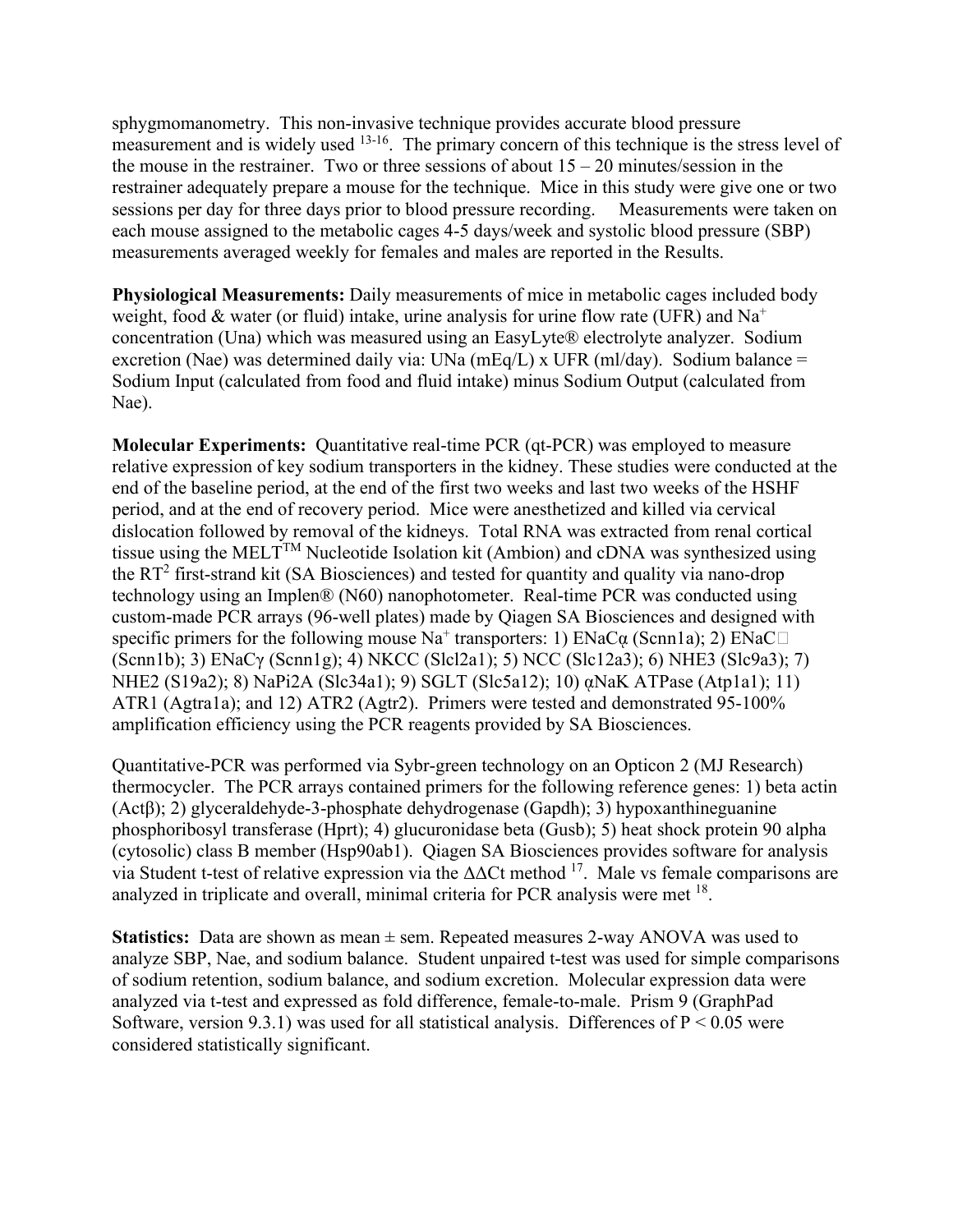#### **Results**

Figure 1 shows the SBP of male and female mice throughout the study. SBP in the baseline week was not different between males and females and SBP did not increase after the first week on HSHF consumption. SBP increased in both male and female mice in week 3 and remained elevated throughout the HSHF period. Male SBP decreased in male mice during recovery but not in female mice.

Figure 1. Systolic Blood Pressure



Figure 1. SBP (mean  $\pm$  sem) of male and female mice during baseline week (1) and the four weeks with mice on HSHF diet (2, 3, 4, 5), and the recovery period where mice consumed normal diet with water (6). SBP was measured daily of each mouse assigned to the metabolic cages and values were averaged for the specific week. SBP did not increase after the first week on the HSHF diet (2).  $(*** - SBP$  in weeks 3, 4, & 5 > SBP in baseline week (1) and week 2,  $p<0.001$  via 2-way repeated-measures ANOVA). SBP in male mice decreased in the recovery period in male mice but not in female mice. (\* - female SBP > male SBP in recovery period  $p<0.01$ ).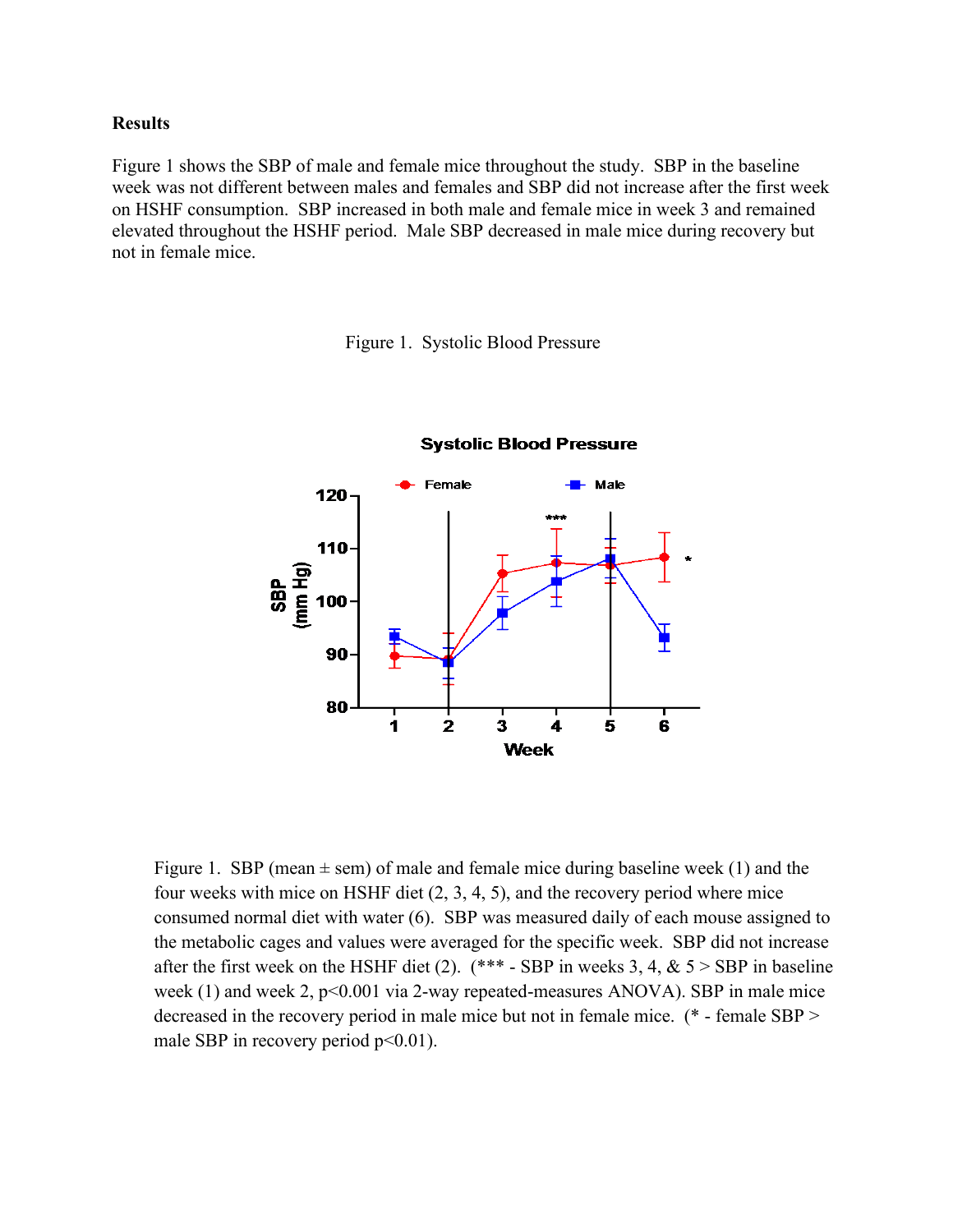Figure 2 shows sodium excretion and sodium balance data. Measurements were taken daily while mice were in metabolic cages. Female mice tended to have lower Nae and higher sodium balance compared to male mice.



Figure 2. Sodium Excretion and Sodium Balance

Figure 2. Sodium excretion (mean  $\pm$  sem) data shown in the graph on the left. Baseline and recovery periods clearly shown by the low Nae values on either side. Repeated measures ANOVA resulted in no significant difference between male and female mice. Female mice Nae was nonsignificantly lower than Nae for male mice during the HSHF consumption period. Graph on right shows daily sodium balance data (mean  $\pm$  sem). Repeated measures ANOVA showed no significant difference between male and female mice, however female values were nonsignificantly higher.

Figure 3 shows the measurement of Nae-to-Nai ratio during the HSHF period in male and female mice. Nae/Nai for female mice is significantly lower for female mice which suggests higher sodium retention for female.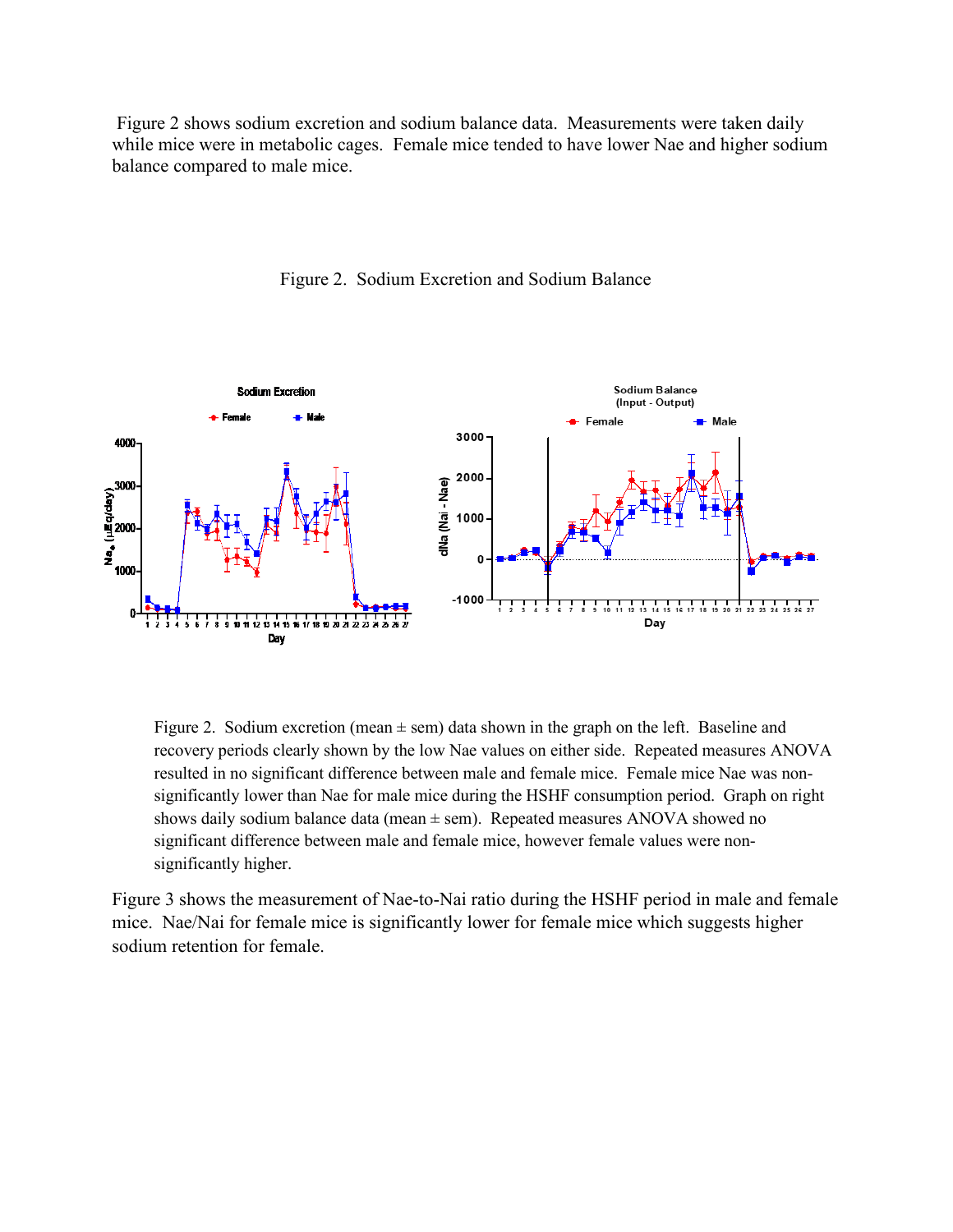#### Figure 3. Sodium Retention



Figure 3. Graph shows average ratio of the ratio of sodium excretion-to-sodium intake during the HSHF consumption period. Females had significantly lower ratio than males  $(62.0 \pm 4.4 \text{ vs } 74.8 \pm 3.7, * \text{ p} < 0.05)$ . Data indicate that females retained more sodium throughout the HSHF period.

Moreover, during the recovery period females also had lower ratio compared to males (58.4  $\pm$ 4.3 vs  $83.2 \pm 6.0$ , p<0.01) which could explain the SBP results in the recovery period.

| Week     | $ENaC\alpha$ | ENaCB     | <b>NCC</b> | <b>NKCC</b> | NHE <sub>3</sub> |
|----------|--------------|-----------|------------|-------------|------------------|
| Baseline | $2.00**$     | $2.12*$   | $2.00**$   | $5.53$ ***  | $2.30**$         |
| Two      | $2.94$ **    | $2.26$ ** | $3.33$ *** | $3.33***$   | $1.82*$          |
| Four     | $4.62$ ***   | $2.85**$  | $2.99**$   | $2.92**$    | $3.42**$         |
| Recovery | $2.96**$     | 1.08 ND   | $2.69**$   | $2.69**$    | $2.51$ **        |

Table 1. Relative Expression of Key Sodium Transporters

Table 1. Data showing relative expression with values of fold difference (FD) between female and male, i.e, male used as reference. All FD values in the table indicate higher expression in female kidneys. Results from baseline, week two, and week four come from the separate mice placed in bins (see Procedures in Methods), n=4/group. Results from the Recovery week come mice used in metabolic cages, n=6/group. One FD value in the study not shown in this table resulted in a significantly higher expression in male kidney – NaPi, sodium-phosphate cotransporter in proximal tubule,  $p<0.01$ ). \*  $p<0.5$ , \*\*  $p<0.01$ , \*\*\*  $p<0.001$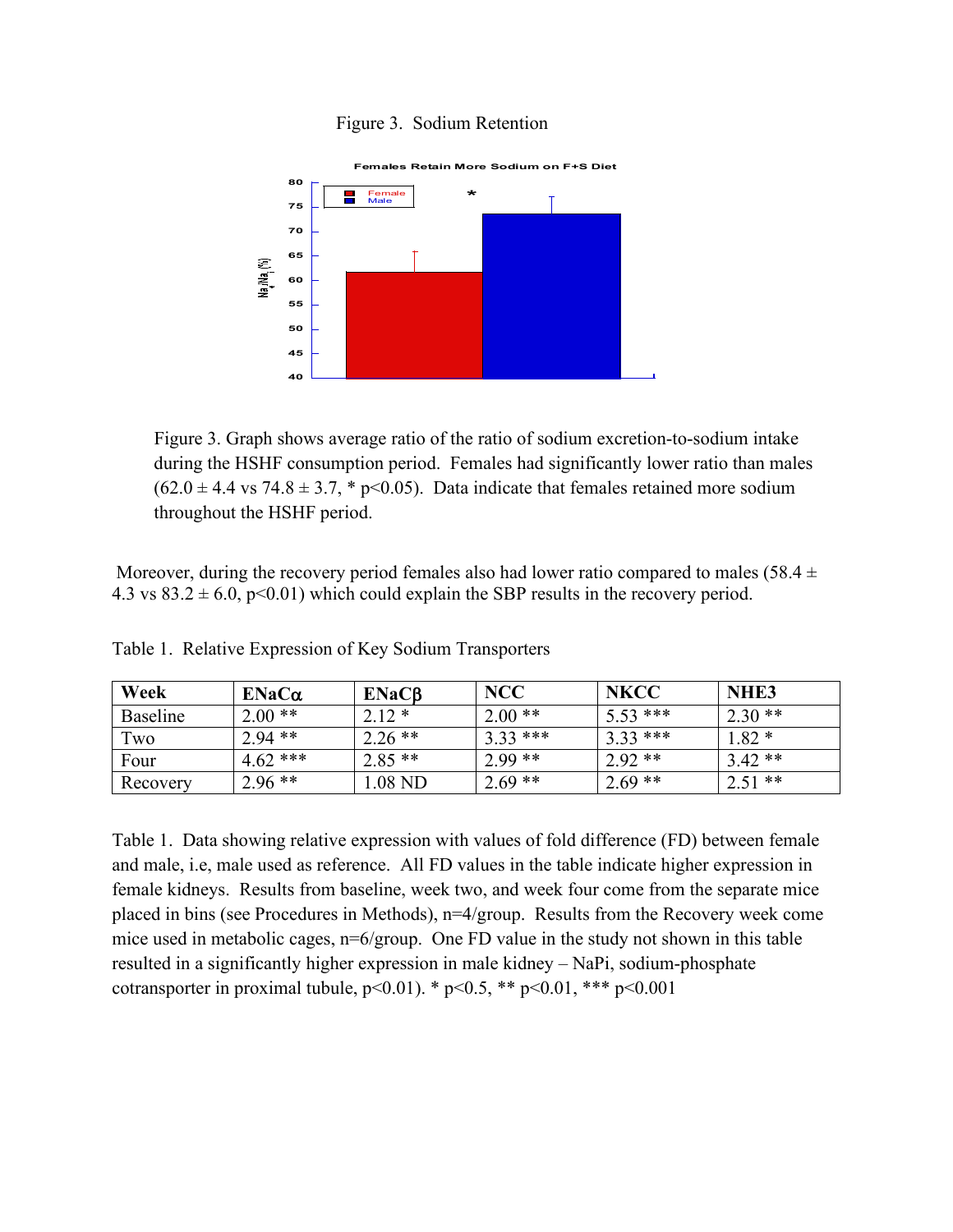## **Discussion**

The obesity epidemic and high prevalence of hypertension have become global health concerns challenging the medical profession and placing enormous financial costs for treatment of the associated pathologies. The high risks associated with obesity and hypertension are modifiable with proper diet and exercise. While we strive to convince the public to engage in healthy habits, we should expect to continue treating patients with obesity and hypertension for years to come.

HSHF consumption in society contributes to both obesity and hypertension and research into the pathophysiology of HSHF in animals and humans has been quite extensive for the past several years. We set out to add to this body of knowledge by studying sex differences in mice consuming a HSHF diet. Our major goal was to determine if HSHF diet increased blood pressure in both male and female mice. Research has demonstrated that females are protected against high salt-induced increase in blood pressure compared to males<sup>19,20</sup>. So, a major question posed in this study was: would females be protected from elevated blood pressure during the consumption a HSHF diet? Another important issue we wanted to investigate was the renal handling of sodium. Since the kidneys control blood pressure via adjusting the renal excretion of sodium, it becomes important to measure Nae and sodium balance in both sexes. Finally, we investigated the molecular expression of major sodium transporters to provide insight to the results on blood pressure and sodium balance.

Results showed that the HSHF diet raised SBP in both male and female mice although it took until the second week on the diet to raise SBP (Figure 1). Our findings demonstrated female mice had no protection against increased SBP. In fact, SBP appeared to increase faster in females with higher SBP compared to males in week two of HSHF consumption. Of particular importance is the observation that SBP decreased in male mice but not in female mice during the recovery period. Thus, the addition of fructose to the diet could be responsible for the loss of protection and this might be explained by the renal handling of sodium.

The results on sodium balance in this study basically showed that both males and females retained a substantial amount of sodium during the HSHF diet (Figure 2). Based on our study female mice do not excrete more sodium than males when consuming high salt. This suggests that this mechanism is not the reason for protection from high blood pressure under high salt conditions in females. Estrogen is believed to play a major role in protection against hypertension, but it should also be remembered that research from many years ago demonstrated the salt-retaining effects of estrogen  $2^{1-23}$ . Since then, studies have examined the roles of sex steroids on kidney function clearly demonstrating that both estrogens and androgens have important consequences on many renal functions 7-9,11,24,25.

Most relevant to this study, is a report by Soleimani and Alborzi who proposed that high fructose intake changes renal transport activity increasing sodium and chloride reabsorption in the proximal tubule 26. These authors presented a model involving fructose-induced increase in activity of the membrane transporters Glut5 which transports fructose, the sodium-hydrogen exchanger NHE3, which transports sodium, and the putative anion transporter 1 (PAT1) which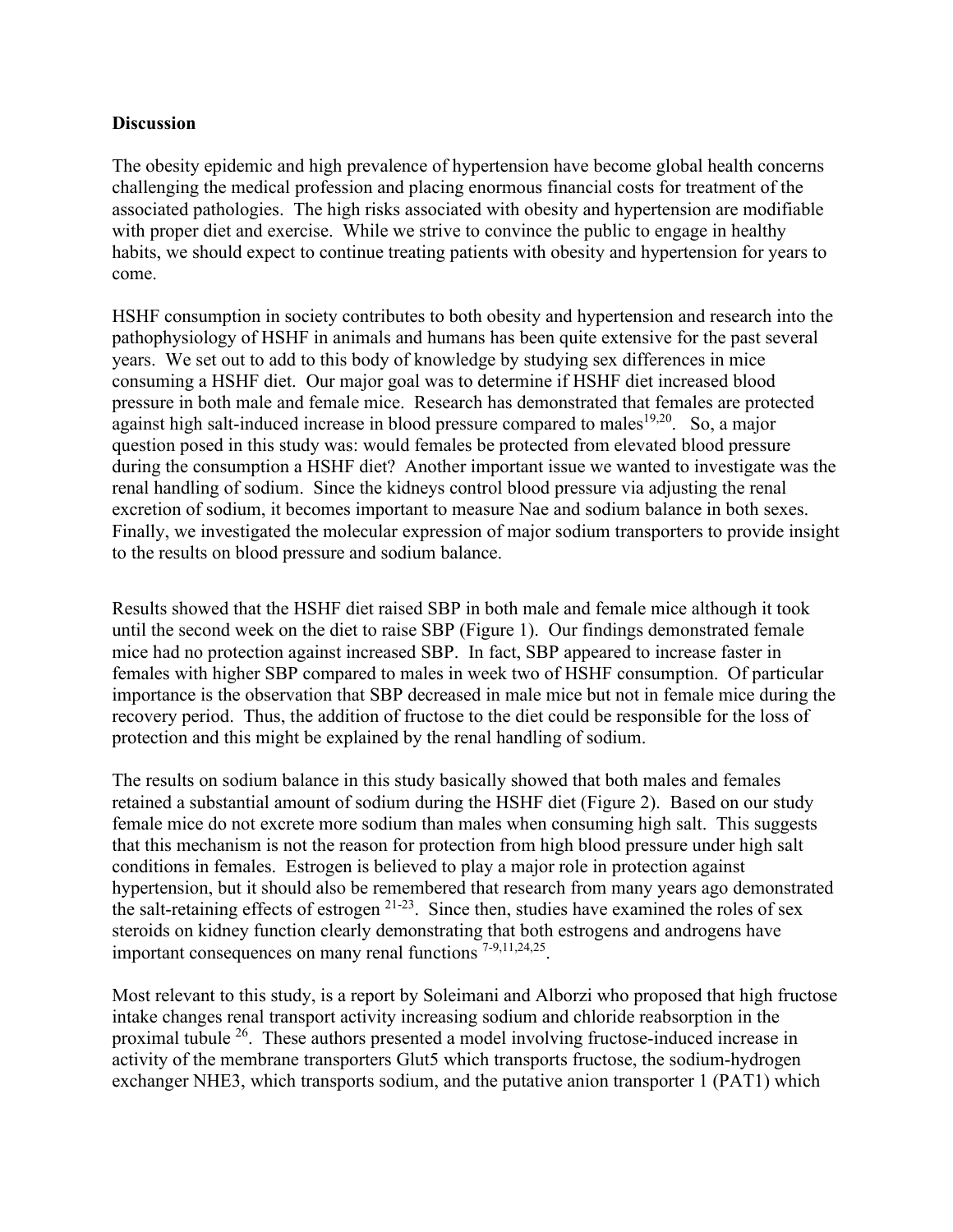transports chloride. This model could explain how high dietary fructose increases salt retention and induces hypertension. Further research is required to confirm this mechanism.

Our study showed that both male and female mice retained sodium during the HSHF consumption and females probably retained more than males as shown in figures  $2 \& 3$ . This might explain the loss of protection against the HSHF-induced increase in SBP in female mice. The expression data in Table 1 shows higher expression of renal transporters in the distal nephron of female kidneys. Female kidneys expressed higher relative expression of key sodium transporters including NKCC, NCC, NHE3, and ENaC than male kidneys. This now appears to be a consistent finding with other studies we have conducted and is consistent with other research into the sexual dimorphism of renal transporters <sup>27</sup><sup>28</sup>. This could also explain the high SBP during the recovery period in female mice compared to male mice.

Future studies looking at the role of estrogen are being planned to determine if its presence increases sodium transport within the kidney. The study will repeat these experimental procedures in ovariectomized mice with and without estrogen supplementation. If estrogen is responsible for higher expression, the estrogen-supplemented mice should show higher expression of sodium transporters and different blood pressure profile than the placebo-treated mice.

## **Conclusion**

HSHF consumption increased SBP in male and female mice. SBP decreased in male mice but not in female mice during the recovery period. We conclude that female mice are not protected from HSHF-induced increase in blood pressure. Both male and female mice retained sodium during the HSHF consumption period. Female mice had higher expression of some key renal sodium transporters, and this could be responsible for higher sodium retention and subsequent higher SBP in the recovery period. This study challenges the current position that females possess protective mechanisms against dietary-induced increases in blood pressure.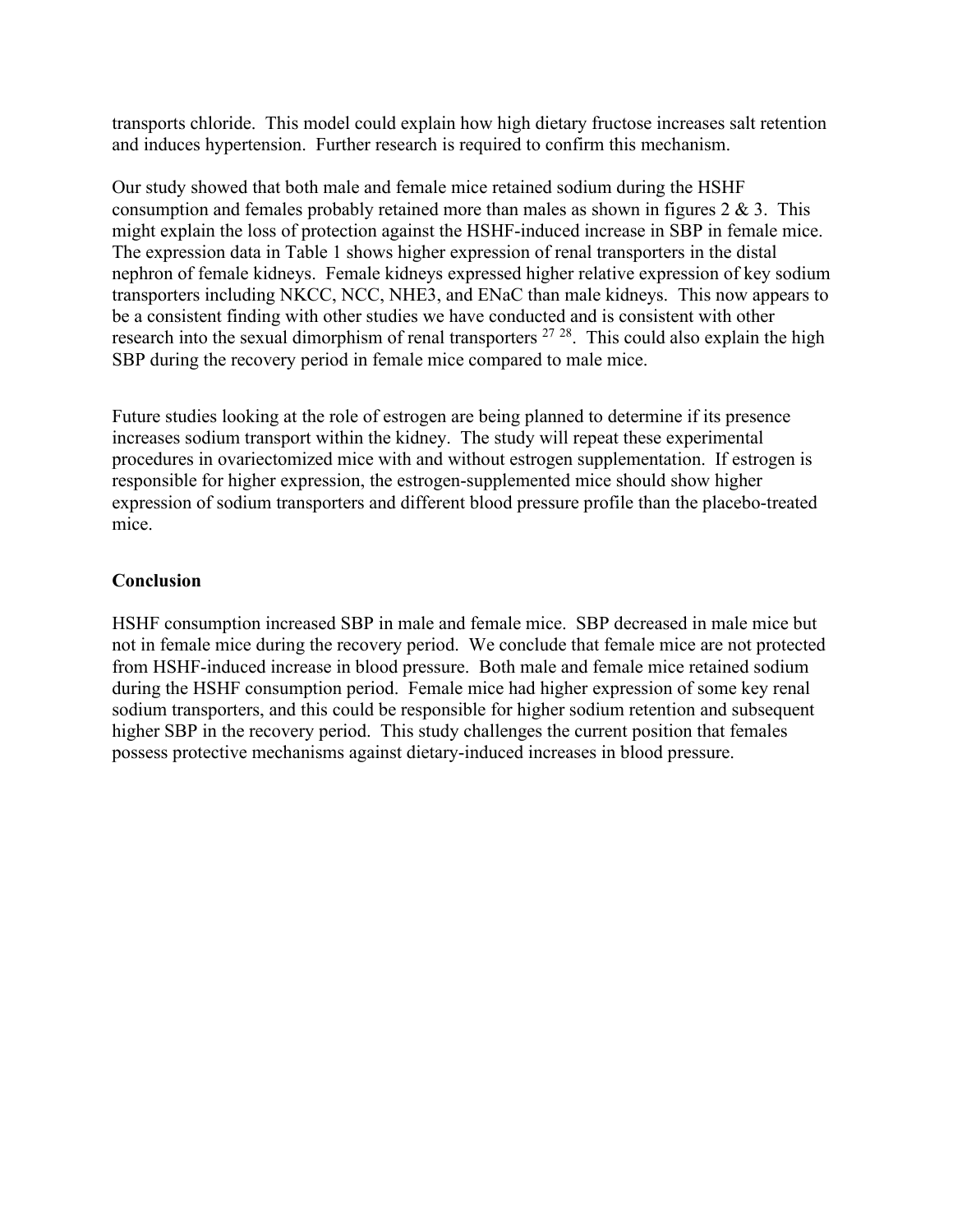### **REFERENCES**

- 1. Gordish KL, Kassem KM, Ortiz PA, Beierwaltes WH. Moderate (20%) fructoseenriched diet stimulates salt-sensitive hypertension with increased salt retention and decreased renal nitric oxide. *Physiological Reports*. 2017;5(7):e13162.
- 2. Marriott BP, Cole N, Lee E. National estimates of dietary fructose intake increased from 1977 to 2004 in the United States. *J Nutr*. 2009;139(6):1228S-1235S.
- 3. Elijovich F, Weinberger M, Anderson CAM, et al. Salt Sensitivity of Blood Pressure: A Scientific Statement from the American Heart Association. *Hypertension*. 2016;68:e7 e46. doi:10.1161/HYP.0000000000000047
- 4. Takahashi H, Yoshika M, Komiyama Y, Nishimura M. The central mechanism underlying hypertension: a review of the roles of sodium ions, epithelial sodium channels, the renin-angiotensin-aldosterone system, oxidative stress endogenous digitalis in teh brain. *Hyper Res*. 2011;34:1147-1160.
- 5. Galipeau D, Verma S, McNeill JH. Female rats are protected against fructose-induced changes in metabolism and blood pressure. *Am J Physiol Heart Circ Physiol*. 2002;283:H2478-H2482. doi:10.1152/ajpheart.00243.2002
- 6. Sharma N, Li L, Ecelbarger CM. Sex differences in renal and metabolic responses to a high-fructose diet in mice. *Am J Physiol Renal Physiol*. Mar 1 2015;308(5):F400-10. doi:10.1152/ajprenal.00403.2014
- 7. Iliescu R, Reckelhoff JF. Sex and the kidney. *Hypertension*. 2008;51:1000-1001.
- 8. Pechère-Bertschi A, Burnier M. Female sex hormones, salt, and blood pressure regulation. *Am J Hyper*. 2004;17:994-1001.
- 9. Pechère-Bertschi A, Burnier M. Gonadal steriods, salt-sensitivity and renal function. *Curr Opin Nephrol Hyper*. 2007;16(1):16-21.
- 10. Reckelhoff JF. Gender differences in the regulation of blood pressure. *Hypertension*. 2001;37(5):1199-1208.
- 11. Reckelhoff JF. Sex and sex steroids in cardiovascular-renal physiology and pathophysiology. *Gender Medicine*. 2008;5(Suppl. A):S1-S2.
- 12. Feng M, Whitesall S, Zhang Y, Beibel M, D'Alecy L, Dipetrillo K. Validation of volume-pressure recording tail-duff blood pressure measurements. *Am J Hyper*. 2008;doi 10.1038/ajh.301:301-310.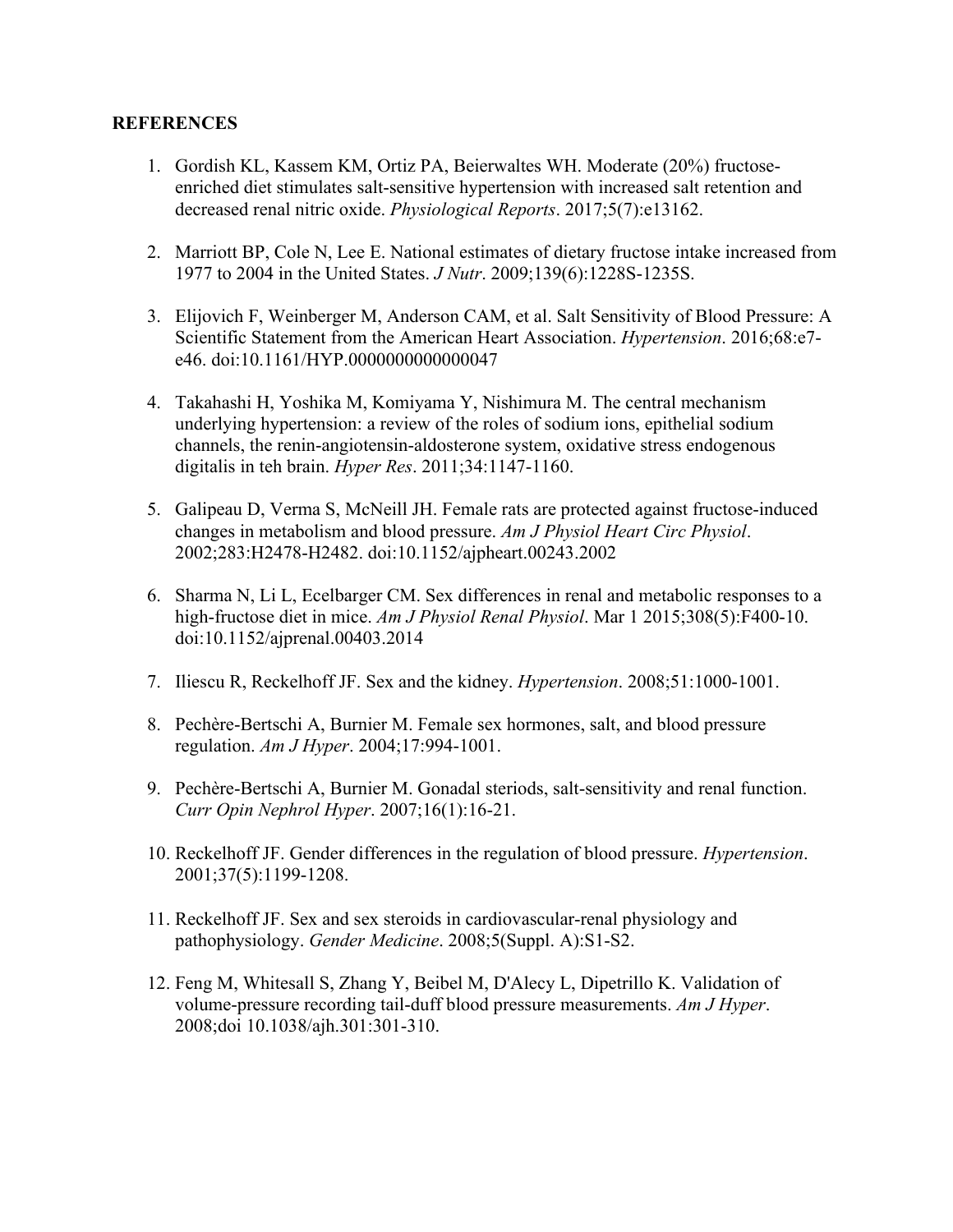- 13. Aljunaidy MM, Morton JS, Cooke CL, Davidge ST. Maternal vascular responses to hypoxia in a rat model of intrauterine growth restriction. *Am J Physiol Regul Integr Comp Physiol*. Dec 1 2016;311(6):R1068-R1075. doi:10.1152/ajpregu.00119.2016
- 14. Mishra JS, Hankins GD, Kumar S. Testosterone downregulates angiotensin II type-2 receptor via androgen receptor-mediated ERK1/2 MAP kinase pathway in rat aorta. *J Renin Angiotensin Aldosterone Syst*. Oct 2016;17(4)doi:10.1177/1470320316674875
- 15. Riera M, Anguiano L, Clotet S, et al. Paricalcitol modulates ACE2 shedding and renal ADAM17 in NOD mice beyond proteinuria. *Am J Physiol Renal Physiol*. Mar 15 2016;310(6):F534-46. doi:10.1152/ajprenal.00082.2015
- 16. Wang H, Sun X, Chou J, et al. Cardiomyocyte-specific deletion of the G protein-coupled estrogen receptor (GPER) leads to left ventricular dysfunction and adverse remodeling: A sex-specific gene profiling analysis. *Biochim Biophys Acta*. Aug 2017;1863(8):1870- 1882. doi:10.1016/j.bbadis.2016.10.003
- 17. Livak KJ, Schmittgen TD. Analysis of relative gene expression data using real-time quantitative PCR and the 2-<sup>DDCT</sup> method. Methods. 2001;25:402-408.
- 18. Bustin SA, Benes V, Garson JA, et al. The MIQE guidelines: Minimal Information for Publication of quantitative real-time PCR experiments. *Clin Chem*. 2009;55(4):611-622.
- 19. Brinson KN, Rafikova O, Sullivan JC. Female sex hormones protect against saltsensitive hypertension but not essential hypertension. *Am J Physiol Regul Integr Comp Physiol*. 2014;307:R149-R157.
- **20.** Xue B, Pamidimukkala J, Hay M. Sex differences in the development of angiotensin IIinduced hypertension in conscious mice. *Am J Physiol Heart Circ Physiol*. 2005;288:H2177-H2184.
- 21. Preedy JRK, Aitken EH. The effect of estrogen on water and electrolyte metabolism. III. Cardiac and renal disease. *J Clin Invest*. 1956;35:443-451.
- 22. Preedy JRK, Aitken EH. The effect of estrogen on water and electrolyte metabolism. II Hepatic disease. *J Clin Invest*. 1956;35:430-442.
- 23. Thorn GW, Engel LL. The effect of sex hormones on the renal excretion of electrolytes. *J Exper Med*. 1938;68:299-305.
- 24. Cheema MU, Irsik DL, Wang Y, et al. Estradiol regulates AQP2 expression in the collecting duct: a novel inhibitory role for estrogen receptor alpha. *Am J Physiol Renal Physiol*. Aug 15 2015;309(4):F305-17. doi:10.1152/ajprenal.00685.2014